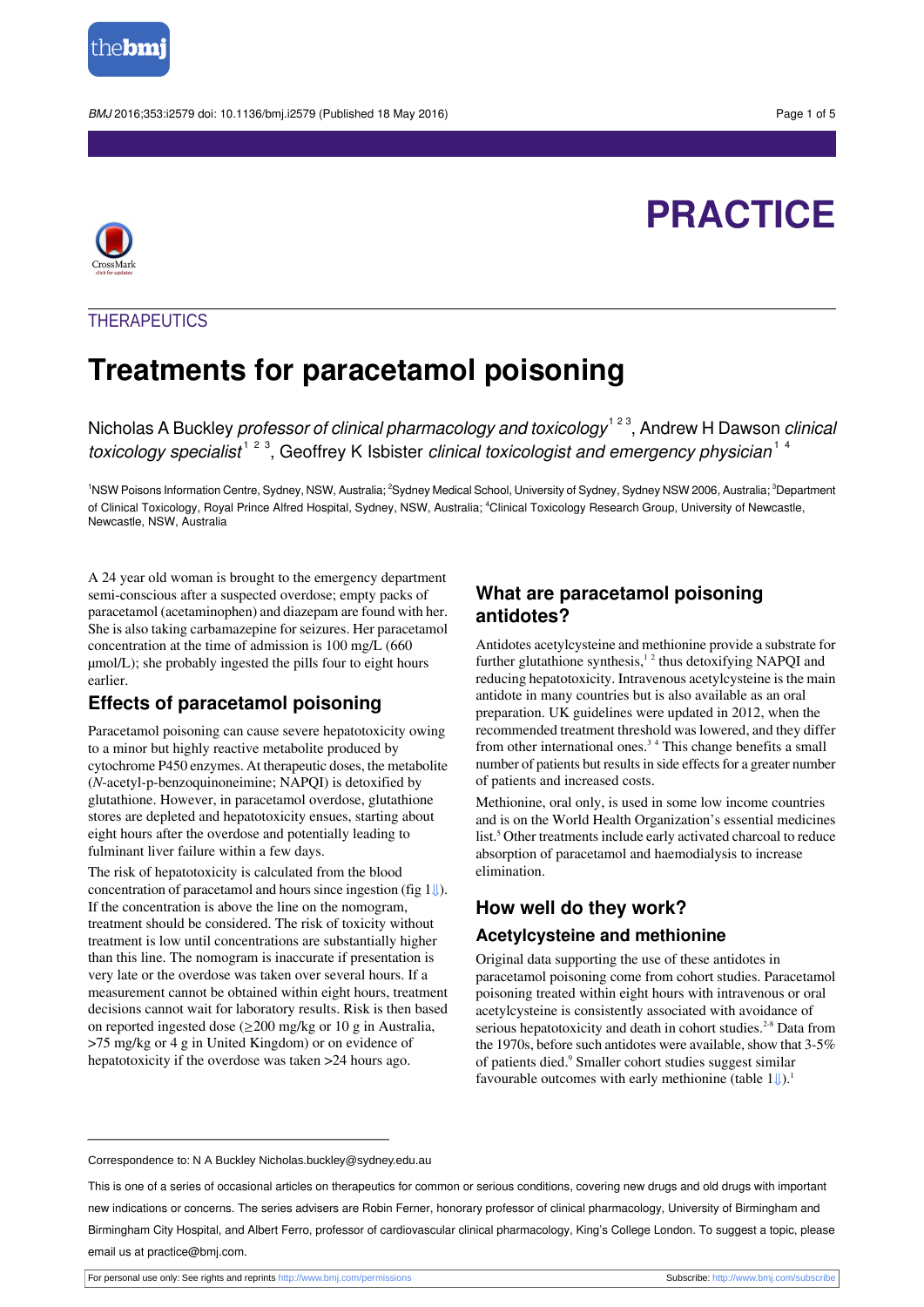A randomised controlled trial (RCT; n=50) found that treatment with acetylcysteine up to four days later reduces risk of death, even in those with established liver failure (number needed to treat (NNT) to prevent death 4, compared with no use of acetylcysteine).<sup>10</sup>

Despite treatment, hepatotoxicity (eg alanine aminotransferase >1000 U/L) still occurs, particularly with very large overdoses (>50 g) even if people receive early treatment, and in those treated >8-10 hours after the overdose and those with increased susceptibility (eg people with chronic alcohol use or malnutrition and those taking enzyme inducing drugs).

No clinical trials have compared intravenous versus oral acetylcysteine<sup>6</sup> or acetylcysteine with methionine.<sup>6</sup>

#### **Activated charcoal**

No RCTs have looked at activated charcoal specifically for paracetamol poisoning.<sup>11</sup> RCTs of its routine use in all poisoning in both developed and developing countries show no overall improvement in outcomes such as mortality or hospital stay.<sup>12 13</sup>

A cohort study of patients who ingested >10 g of paracetamol found that early  $(< 2 h$ ) use of the charcoal was associated withreduced need for acetylcysteine.<sup>14</sup> If we assume that the link was causal, the NNT to obviate the need for further treatment was 7. This is biologically plausible as the duration of paracetamol absorption is prolonged with larger overdoses.

#### **Haemodialysis**

This removes a small proportion of ingested paracetamol but also removes acetylcysteine. It is not generally recommended and will not be discussed further.<sup>15</sup>

## **How safe are they?**

Intravenous acetylcysteine is associated with anaphylactoid reactions such as rash, pruritis, vomiting, flushing, wheeze, and hypotension in RCTs, with numbers needed to harm (NNH) of  $2-10$ , depending on the rate of infusion.<sup>7 16</sup> Anaphylactoid reactions do not reflect an allergy but seem to be related to peak acetylcysteine concentration in rapid loading doses; slower initial infusions may reduce the risk.<sup>7 17</sup> Other serious adverse effects arise from excessive dosing owing to errors in dose calculation<sup>18</sup> (eg lethal anaphylactoid reactions from 10-fold dosing errors<sup>19</sup>). Less serious adverse effects such as nausea and vomiting are also common.<sup>7 16</sup>

Oral methionine is commonly associated with vomiting, but data on its adverse effect profile are limited.<sup>11</sup>

Two large RCTs show that activated charcoal is very safe.<sup>12 13</sup>

## **What are the precautions?**

Deliver intravenous acetylcysteine in a closely monitored area such as the emergency department, with capacity to treat anaphylactoid reactions. Ensure correct dose calculation and use an infusion pump to ensure intended infusion rates are not exceeded.

Consider avoiding activated charcoal if oral acetylcysteine or methionine is likely to be given because it impairs their absorption (although outcomes are no worse when it is given before oral acetylcysteine<sup>20</sup>). It also enhances elimination of anticonvulsants and oral contraceptives—advise patients of the short term increased risk of treatment failure (seizures, pregnancy) and that they should take appropriate precautions.

## **How cost effective are they?**

Wholesale purchase costs per treatment are low (activated charcoal,  $\leq$ \$10 (£6.9;  $\in$ 8.8); methionine,  $\leq$ \$10; acetylcysteine,  $\leq$ \$100).<sup>5</sup> All are cost effective if given to patients at serious risk of major morbidity or intensive care admission because they reduce the need for admission or shorten duration of stay.

The threshold for treatment and the choice of antidote and regimen determine the cost effectiveness. In the UK, the dose requiring treatment has recently been reduced (fig  $1$ U). This has increased the numbers treated roughly 1.5-fold and increased the cost per life saved by about  $\pounds17.4m$ .<sup>4</sup> In the UK, 40% of bed occupancy for paracetamol overdose was for intravenous acetylcysteine therapy. A new shorter regimen (not recommended in current guidelines) might save about 10 000 bed days per year<sup>21</sup>; outpatient oral therapy with acetylcysteine or methionine for low risk patients could save more.

In low income countries cost effectiveness analyses suggest methionine may be more cost effective than acetylcysteine, particularly in low risk patients.<sup>5 22</sup>

## **How are they given and monitored?**

Acetylcysteine is often given as a three bag intravenous infusion regimen diluted in 5% dextrose—150 mg/kg over one hour, then 50 mg/kg over four hours, and finally 100 mg/kg over 16 hours. Monitor the patient for infusion reactions over the first few hours. If necessary, slow the infusion or temporarily stop it. Consider using inhaled salbutamol (for wheeze) and histamine blockers (for skin reactions). Two bag infusions with the same total dose but slower initial infusion rates are being used to reduce the rate of infusion reactions (eg 200 mg/kg over four hours then 100 mg/kg over16 hours). Such regimens are unlicensed but have shown similar efficacy in cohort studies. $2<sup>3</sup>$ 

Towards the end of the infusion, check liver function tests and paracetamol concentrations in patients with signs of liver damage (such as nausea and right upper quadrant abdominal tenderness) and those who took large overdoses (more than double the standard nomogram line). If alanine aminotransferase is raised or paracetamol is >10 mg/L, consider longer treatment with a continuous infusion of 150 mg/kg/day.

Oral acetylcysteine is usually given as 140 mg/kg initially and then 70 mg/kg four hourly for up to 72 hours and oral methionine as four doses of 2.5 g four hourly. The durations suggested are a legacy from the first studies. Shorter (for acetylcysteine) or longer (for methionine) courses would make sense in many patients to cover the time that paracetamol concentrations remain high. Nausea and vomiting are the commonly reported adverse effects and monitoring is used to check adherence.

Oral activated charcoal is given orally as 50 g in suspension. The patient should be cooperative and alert, or intubated, to avoid the risk of aspiration. Routine blood test monitoring is not needed.

## **Case outcome**

The patient was not fully conscious but did not require intubation so she could not safely receive activated charcoal (which might also have interfered with her carbamazepine, which was confirmed as being in the normal range). She received intravenous acetylcysteine as soon as the paracetamol result was obtained. Risk assessment with the nomogram had to use a "worst case" scenario, which assumed up to eight hours had elapsed, putting the concentration above the treatment line. She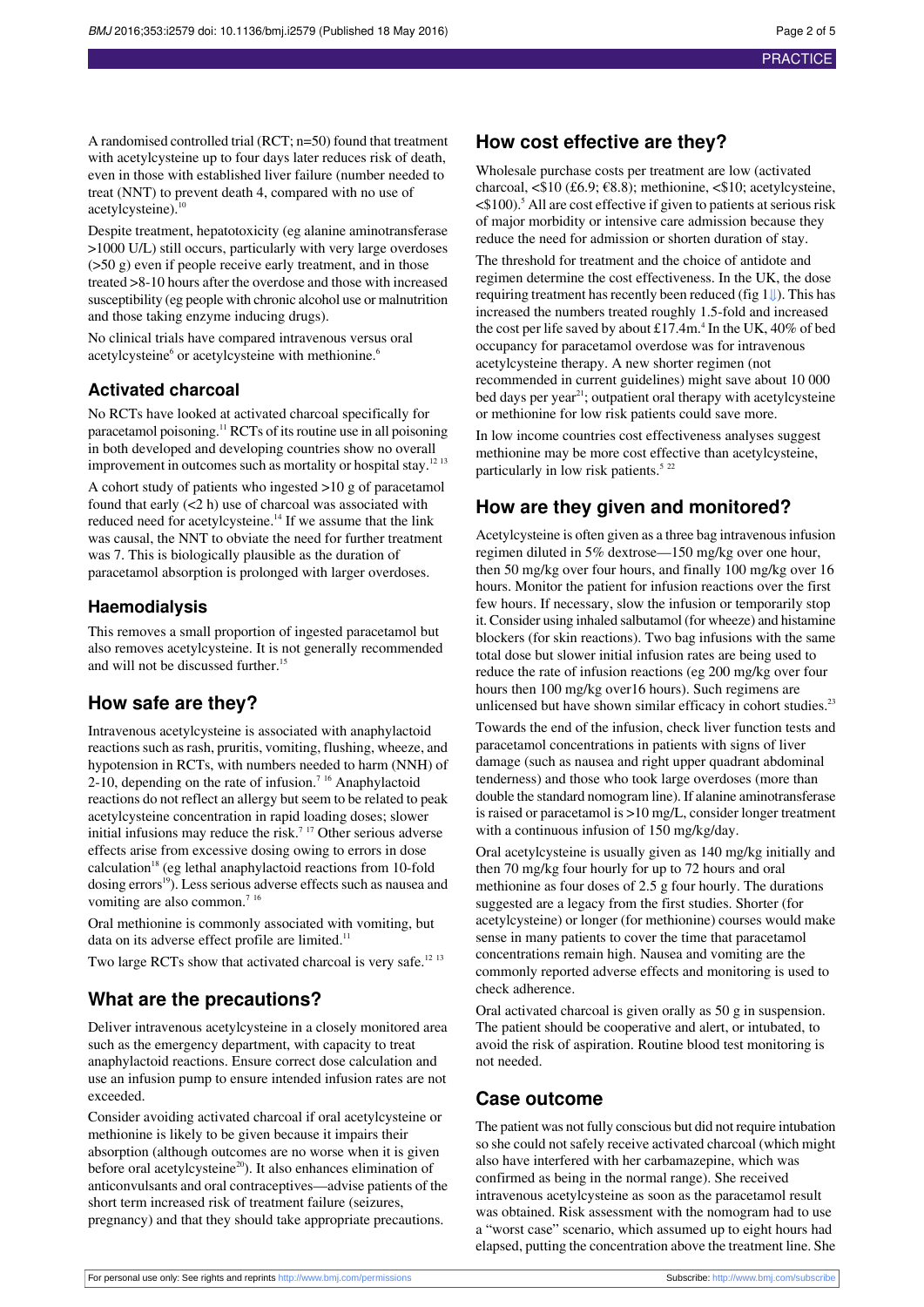#### **Tips for patients**

- **•** Activated charcoal reduces the amount of paracetamol absorbed so may reduce the need for other treatments and time in hospital. It is safe but may temporarily reduce the effectiveness of other regular drugs
- **•** Acetylcysteine is given to reduce liver damage, usually in a drip over 24 hours. Rashes, itch, nausea, and vomiting are common in the first hour or two
- **•** In most countries life saving treatments can be given without patient consent in emergencies—for example, under a mental health act or as the treating doctor's "duty of care."<sup>24</sup> Acetylcysteine generally meets these criteria, but the evidence for charcoal is less clear
- **•** No long term liver damage or adverse effects are expected after leaving hospital
- **•** Return to hospital or seek medical help if symptoms such as nausea or abdominal pain emerge in the next few days

was also potentially at higher risk because she was taking carbamazepine (CYP450 enzyme inducer) and this also caused some baseline changes in her liver function tests.

Contributors: All authors helped draft and revise this article and have approved the final version to be published. NAB is guarantor. Competing interests: We have read and understood BMJ policy on declaration of interests and declare the following interests: none. Provenance and peer review: Commissioned; externally peer reviewed.

Patient consent not required (patient anonymised, dead, or hypothetical).

- Vale JA, Meredith TJ, Goulding R. Treatment of acetaminophen poisoning. The use of oral methionine. Arch Intern Med 1981;141:394-6. [doi:10.1001/archinte.1981.](http://dx.doi.org/doi:10.1001/archinte.1981.00340030126023) [00340030126023](http://dx.doi.org/doi:10.1001/archinte.1981.00340030126023) [pmid:7469632.](http://www.ncbi.nlm.nih.gov/pubmed/?term=7469632)
- 2 Prescott LF, Illingworth RN, Critchley JA, Stewart MJ, Adam RD, Proudfoot AT. Intravenous N-acetylcystine: the treatment of choice for paracetamol poisoning. Br Med J 1979;2:1097-100. [doi:10.1136/bmj.2.6198.1097](http://dx.doi.org/doi:10.1136/bmj.2.6198.1097) [pmid:519312.](http://www.ncbi.nlm.nih.gov/pubmed/?term=519312)
- Medicines and Healthcare Products Regulatory Agency. Treating paracetamol overdose with intravenous acetylcysteine: new guidance. MHRA 2016. https://www.gov.uk/drugsafety-update/treating-paracetamol-overdose-with-intravenous-acetylcysteine-newguidance
- Bateman DN, Carroll R, Pettie J, et al. Effect of the UK's revised paracetamol poisoning management guidelines on admissions, adverse reactions and costs of treatment. Br J Clin Pharmacol 2014;78:610-8. [doi:10.1111/bcp.12362](http://dx.doi.org/doi:10.1111/bcp.12362) [pmid:24666324.](http://www.ncbi.nlm.nih.gov/pubmed/?term=24666324)
- 5 18th Expert Committee on the Selection and Use of Essential Medicines. Application to change the status of methionine or N-acetylcysteine on the model list. World Health Organization, 2011. [http://www.who.int/selection\\_medicines/committees/expert/18/](http://www.who.int/selection_medicines/committees/expert/18/applications/Delete_Methionine.pdf) [applications/Delete\\_Methionine.pdf](http://www.who.int/selection_medicines/committees/expert/18/applications/Delete_Methionine.pdf).
- 6 Brok J, Buckley N, Gluud C. Interventions for paracetamol (acetaminophen) overdose. Cochrane Database Syst Rev 2006;519:CD003328.[pmid:16625578.](http://www.ncbi.nlm.nih.gov/pubmed/?term=16625578)
- Bateman DN, Dear JW, Thanacoody HK, et al. Reduction of adverse effects from intravenous acetylcysteine treatment for paracetamol poisoning: a randomised controlled trial. Lancet 2014;383:697-704. [doi:10.1016/S0140-6736\(13\)62062-0](http://dx.doi.org/doi:10.1016/S0140-6736(13)62062-0) [pmid:24290406.](http://www.ncbi.nlm.nih.gov/pubmed/?term=24290406)
- 8 Smilkstein MJ, Knapp GL, Kulig KW, Rumack BH. Efficacy of oral N-acetylcysteine in the treatment of acetaminophen overdose. Analysis of the national multicenter study (1976 to 1985). N Engl J Med 1988;319:1557-62. [doi:10.1056/NEJM198812153192401](http://dx.doi.org/doi:10.1056/NEJM198812153192401) [pmid:](http://www.ncbi.nlm.nih.gov/pubmed/?term=3059186) [3059186.](http://www.ncbi.nlm.nih.gov/pubmed/?term=3059186)
- Clark R, Borirakchanyavat V, Davidson AR, et al. Hepatic damage and death from overdose of paracetamol. Lancet 1973;301:66-70. [doi:10.1016/S0140-6736\(73\)90466-2](http://dx.doi.org/doi:10.1016/S0140-6736(73)90466-2) [pmid:](http://www.ncbi.nlm.nih.gov/pubmed/?term=4118649) [4118649.](http://www.ncbi.nlm.nih.gov/pubmed/?term=4118649)
- Keays R, Harrison PM, Wendon JA, et al. Intravenous acetylcysteine in parae induced fulminant hepatic failure: a prospective controlled trial. BMJ 1991;303:1026-9. [doi:10.1136/bmj.303.6809.1026](http://dx.doi.org/doi:10.1136/bmj.303.6809.1026) [pmid:1954453](http://www.ncbi.nlm.nih.gov/pubmed/?term=1954453).
- 11 Park BK, Dear JW, Antoine DJ. Paracetamol (acetaminophen) poisoning. BMJ Clin Evid, 2015.
- 12 Cooper GM, Le Couteur DG, Richardson D, Buckley NA. A randomized clinical trial of activated charcoal for the routine management of oral drug overdose. QJM 2005;98:655-60. [doi:10.1093/qjmed/hci102](http://dx.doi.org/doi:10.1093/qjmed/hci102) [pmid:16040667.](http://www.ncbi.nlm.nih.gov/pubmed/?term=16040667)
- 13 Eddleston M, Juszczak E, Buckley NA, et al. Ox-Col Poisoning Study collaborators. Multiple-dose activated charcoal in acute self-poisoning: a randomised controlled trial. Lancet 2008;371:579-87. [doi:10.1016/S0140-6736\(08\)60270-6](http://dx.doi.org/doi:10.1016/S0140-6736(08)60270-6) [pmid:18280328.](http://www.ncbi.nlm.nih.gov/pubmed/?term=18280328)
- 14 Buckley NA, Whyte IM, O'Connell DL, Dawson AH. Activated charcoal reduces the need for N-acetylcysteine treatment after acetaminophen (paracetamol) overdose. J Toxicol Clin Toxicol 1999;37:753-7. [doi:10.1081/CLT-100102452](http://dx.doi.org/doi:10.1081/CLT-100102452) [pmid:10584587.](http://www.ncbi.nlm.nih.gov/pubmed/?term=10584587)
- 15 Gosselin S, Juurlink DN, Kielstein JT, et al. Extrip Workgroup. Extracorporeal treatment for acetaminophen poisoning: recommendations from the EXTRIP workgroup. Clin Toxicol (Phila) 2014;52:856-67. [doi:10.3109/15563650.2014.946994](http://dx.doi.org/doi:10.3109/15563650.2014.946994) [pmid:25133498.](http://www.ncbi.nlm.nih.gov/pubmed/?term=25133498)
- 16 Kerr F, Dawson A, Whyte IM, et al. The Australasian Clinical Toxicology Investigators Collaboration randomized trial of different loading infusion rates of N-acetylcysteine. Ann Emerg Med 2005;45:402-8. [doi:10.1016/j.annemergmed.2004.08.040](http://dx.doi.org/doi:10.1016/j.annemergmed.2004.08.040) [pmid:15795719](http://www.ncbi.nlm.nih.gov/pubmed/?term=15795719).
- 17 Pakravan N, Waring WS, Sharma S, Ludlam C, Megson I, Bateman DN. Risk factors and mechanisms of anaphylactoid reactions to acetylcysteine in acetaminophen overdose. Clin Toxicol (Phila) 2008;46:697-702. [doi:10.1080/15563650802245497](http://dx.doi.org/doi:10.1080/15563650802245497) [pmid:18803085](http://www.ncbi.nlm.nih.gov/pubmed/?term=18803085).
- 18 Ferner RE, Langford NJ, Anton C, Hutchings A, Bateman DN, Routledge PA. Random and systematic medication errors in routine clinical practice: a multicentre study of infusions, using acetylcysteine as an example. Br J Clin Pharmacol 2001;52:573-7. [doi:](http://dx.doi.org/doi:10.1046/j.0306-5251.2001.01490.x) [10.1046/j.0306-5251.2001.01490.x](http://dx.doi.org/doi:10.1046/j.0306-5251.2001.01490.x) [pmid:11736866](http://www.ncbi.nlm.nih.gov/pubmed/?term=11736866).
- 19 Sandilands EA, Bateman DN, Adverse reactions associated with acetylcysteine. Clin Toxicol (Phila) 2009;47:81-8. [doi:10.1080/15563650802665587](http://dx.doi.org/doi:10.1080/15563650802665587) [pmid:19280424.](http://www.ncbi.nlm.nih.gov/pubmed/?term=19280424)
- Spiller HA, Sawyer TS. Impact of activated charcoal after acute acetaminophen over treated with N-acetylcysteine. J Emerg Med 2007;33:141-4. [doi:10.1016/j.jemermed.2007.](http://dx.doi.org/doi:10.1016/j.jemermed.2007.02.016) [02.016](http://dx.doi.org/doi:10.1016/j.jemermed.2007.02.016) [pmid:17692765](http://www.ncbi.nlm.nih.gov/pubmed/?term=17692765).
- 21 Thanacoody HK, Gray A, Dear JW, et al. Scottish and Newcastle antiemetic pre-treatment for paracetamol poisoning study (SNAP). BMC Pharmacol Toxicol 2013;14:20. [doi:10.](http://dx.doi.org/doi:10.1186/2050-6511-14-20) [1186/2050-6511-14-20](http://dx.doi.org/doi:10.1186/2050-6511-14-20) [pmid:23556549](http://www.ncbi.nlm.nih.gov/pubmed/?term=23556549).
- 22 Senarathna SM, Sri Ranganathan S, Buckley N, Fernandopulle R. A cost effectiveness analysis of the preferred antidotes for acute paracetamol poisoning patients in Sri Lanka. BMC Clin Pharmacol 2012;12:6. [doi:10.1186/1472-6904-12-6](http://dx.doi.org/doi:10.1186/1472-6904-12-6) [pmid:22353666](http://www.ncbi.nlm.nih.gov/pubmed/?term=22353666).
- 23 Wong A, Graudins A. Simplification of the standard three-bag intravenous acetylcysteine regimen for paracetamol poisoning results in a lower incidence of adverse drug reactions. Clin Toxicol (Phila) 2016;54:115-9. [doi:10.3109/15563650.2015.1115055](http://dx.doi.org/doi:10.3109/15563650.2015.1115055) [pmid:26594846](http://www.ncbi.nlm.nih.gov/pubmed/?term=26594846).
- 24 Humphreys RA, Lepper R, Nicholson TR. When and how to treat patients who refuse treatment. BMJ 2014;348:g2043. [doi:10.1136/bmj.g2043](http://dx.doi.org/doi:10.1136/bmj.g2043) [pmid:24668621.](http://www.ncbi.nlm.nih.gov/pubmed/?term=24668621)

Published by the BMJ Publishing Group Limited. For permission to use (where not already granted under a licence) please go to [http://group.bmj.com/group/rights-licensing/](http://group.bmj.com/group/rights-licensing/permissions) [permissions](http://group.bmj.com/group/rights-licensing/permissions)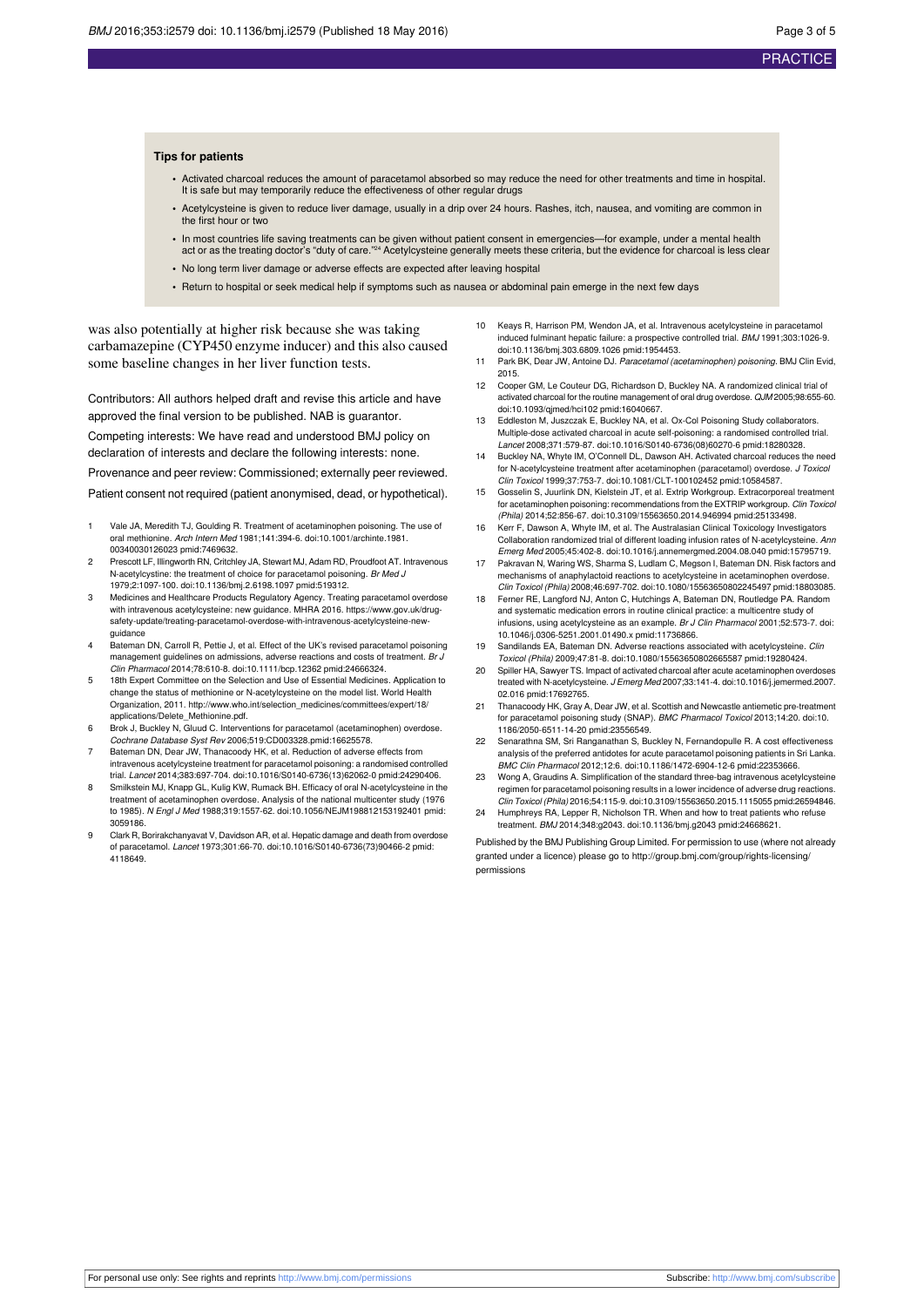## **PRACTICE**

#### **How patients were involved in the creation of this article**

We based our tips for patients on the most common questions patients ask (Why do I have to take this? Do I have to take this? Will I have<br>any long term problems after this?) and the MHRA model patient discharge card.<sup>3</sup> We to advise on the wording of the tips for patients.

#### **Education into practice**

- **•** Do you consider giving activated charcoal to patients who present within two hours after a large paracetamol overdose (>10 g)?
- **•** Do you routinely advise patients who are not treated with acetylcysteine to return if they have symptoms of liver toxicity?

#### **What you need to know box**

- **•** Acetylcysteine or methionine is associated with reduced mortality if given within eight hours and perhaps even up to four days later
- **•** Slower infusions of intravenous acetylcysteine reduce the risk of anaphylactoid reactions
- **•** Consider activated charcoal for patients who present within two hours of a large overdose (>10 g) if risk of aspiration is low

# <span id="page-3-0"></span>**Table**

Table 1| Reported rates of hepatotoxicity and death when antidotes used in high risk paracetamol poisonings (concentration more than **double the nomogram line)\* 1258**

| <b>Antidote</b>         | <b>Hepatotoxicity</b> |                           | <b>Death</b> |                        |
|-------------------------|-----------------------|---------------------------|--------------|------------------------|
|                         | $<$ 10 $h$            | 10-24 $h$                 | $<$ 10 $h$   | 10-24 $h$              |
| Methionine <sup>1</sup> | $6/43$ (14%)          | 14/31 (45%)               | 0            | 2(6%)                  |
| Oral NAC <sup>8</sup>   |                       | 17/206 (8%) 199/578 (34%) |              | $1(0.5\%)$ 9 $(0.4\%)$ |
| IV $NAC^2$              | 1/33(3%)              | 18/27 (67%)               | 0            | 2(7%)                  |

\*IV=intravenous; NAC=acetylcysteine.